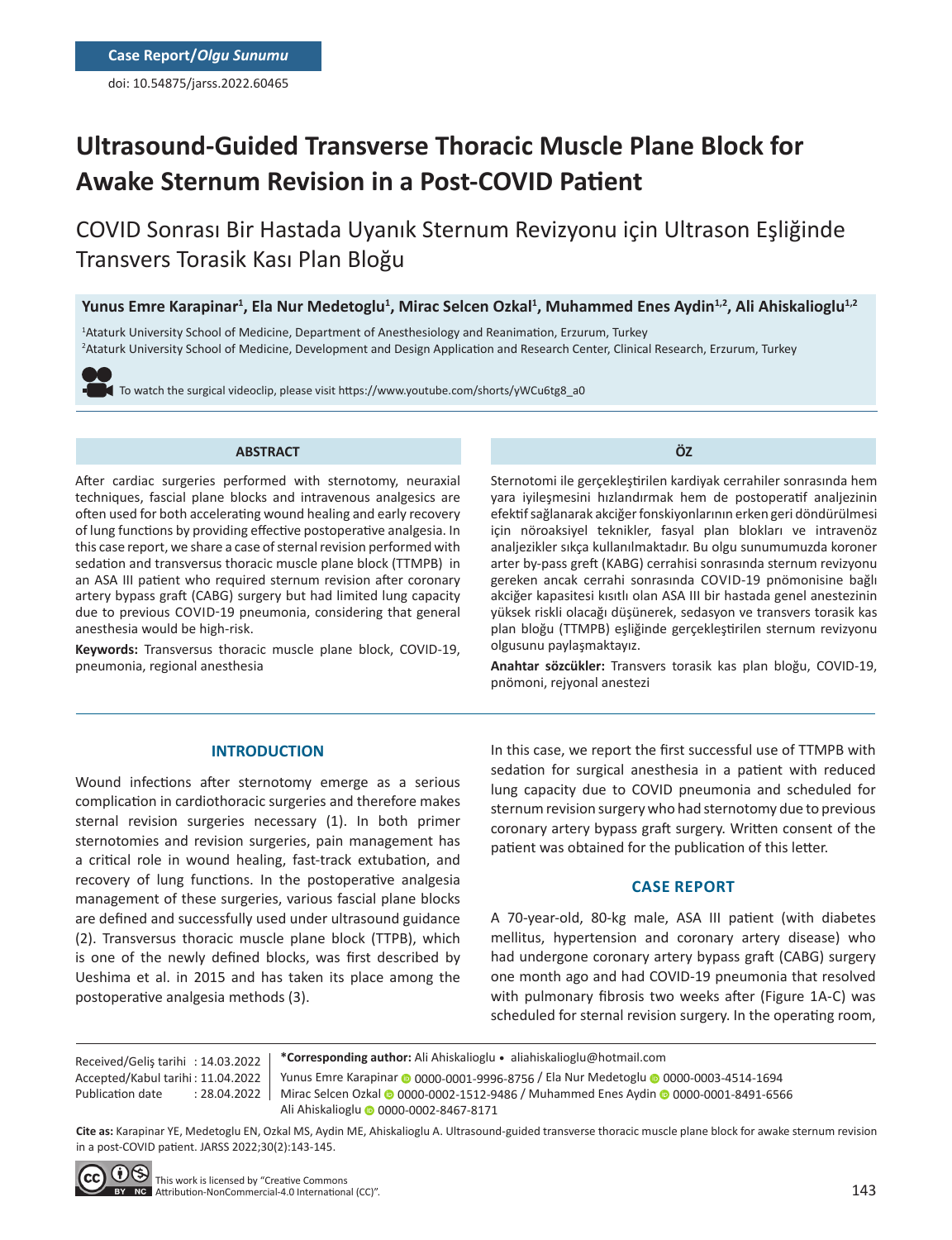





**Figure 2. A)** Sonographic anatomy of transversus thoracic muscle plane block. **B)** Basic illustration of transversus thoracic muscle plane block on transverse plane.

standard monitors were attached and seen as follows: Heart rate: 90 bpm, Blood pressure: 90/60mmHg, SpO<sub>2</sub>: 80%. Considering that intubation with general anesthesia would be high-risk in the light of clinical facts and thorax computed tomography imaging, it was decided to apply TTMPB with sedation.

In the application of bilateral TTMPB, anterior T4-T5 interspace is determined by ultrasonography. Then, a high frequency linear ultrasound probe was placed in the transverse plane 1 cm lateral to the sternal border in the 4<sup>th</sup> intercostal space. The internal intercostal and transverse

thoracic muscles and internal thoracic artery and vein were identified on the pleura. A 22-G, 50-mm needle is inserted till the tip of needle is under the internal intercostal muscles by using in-plane technique (Figure 2A, B). Localization was confirmed by downfall the transversus thoracic muscle and the pleura with injection of 2 mL of saline. Then, 20 mL (1:1) 0.5% bupivacaine + 2% lidocaine was injected for each side of the sternum.

Assessment was made by the loss of sensation to pin-prick 20 min after the TTMPB. And T2-T6 dermatome area was checked on both sides of sternum starting from sternal edge